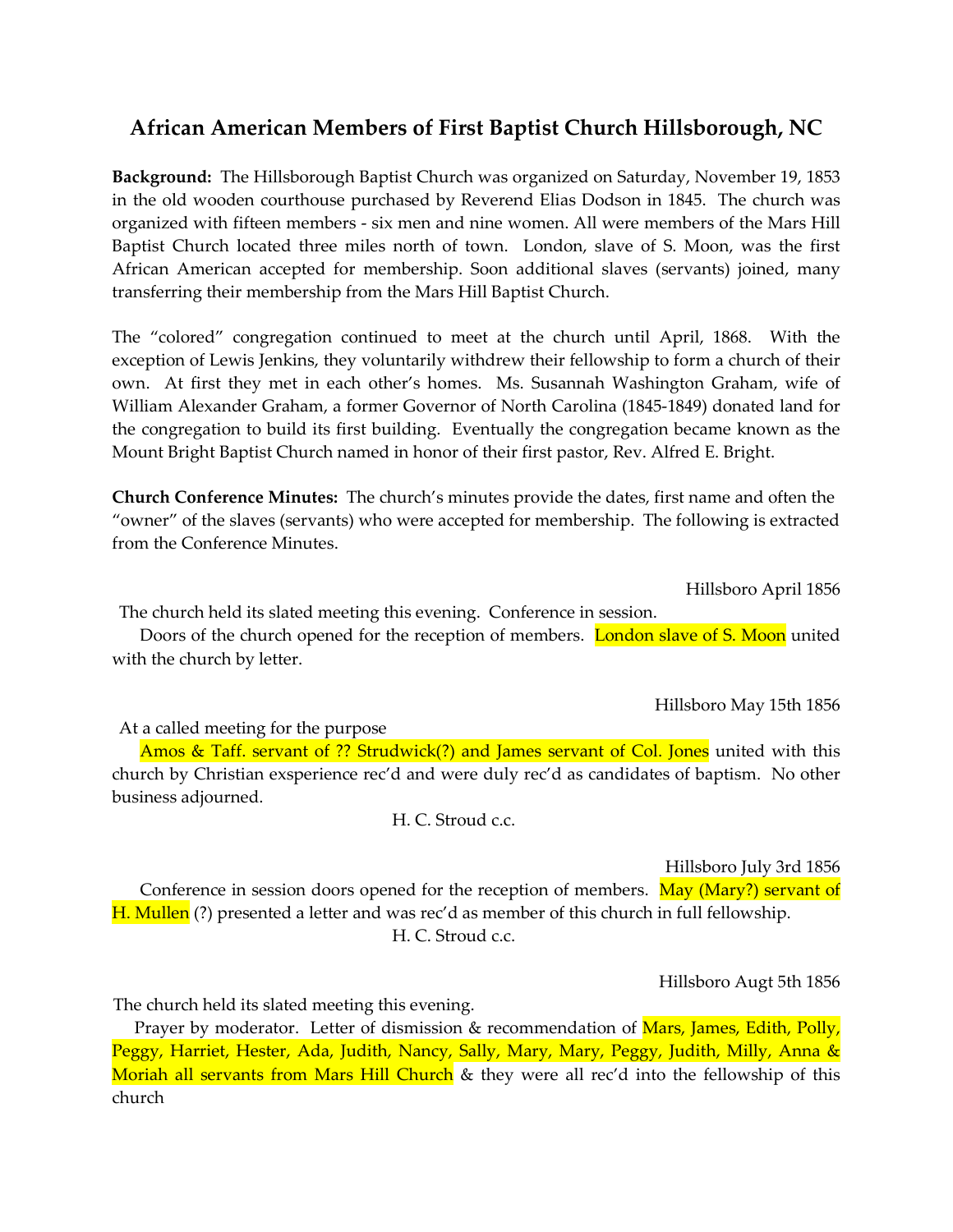Hillsboro May 1858

Conference in session

Elder J. Mitchell presiding, door of the church opened the following persons came forward and related their Christian exsperience to the church - vz Henry servant of J. Turner Walter servant of Jerry Williams & Peter servant of Col. Terry, and were received as candidates for baptism. No other business adj.

H. C. Stroud c.c.

Hillsboro June 26th 1858

Called meeting of the conference.

James servant of Col. Jones related his Christian exsperience & was rec'd as candidate for baptism. No other business adjourned.

H. C. Stroud c.c.

Hillsboro Augt 1858

The church held its slated meeting this evening.

Julia servant of W. B. Williams related her Christian exsperience and was duly rec'd as candidate for baptism. No other business adjourned.

H. C. Stroud c.c.

Hillsboro Oct 1858

The church held a called meeting this evening.

The following person presented themselves and were upon a profession of faith duly rec'd as candidates for baptism vz Sarah Scott Elizabeth Newman Sarah A. Quackenbush Mrs. Christmas Thomas Hancock & *Jane*, Mary & Dinah(?) servants. No other business adjourned. H. C. Stroud c.c.

Hillsboro January 6th 1859

Conference in session Bro. Cheek mod protem. A letter was read from Catawba Baptist Church recommending Helda servant of ?? Jones to the fellowship of this church which was received.

Oct 13th 1859

The church held its slated meeting this evening.

Conference opened by prayer. A letter of dismission was granted **Hester Baily, servant.** Committee on the indebtedness of the church report the debt to be sixty six dollars. They having failed to raise the money were allowed another week.

Oct. 16th 1859

At a called meeting Ned, servant of Capt John Berry related his Christian experience and was received and baptised.

H. C. Stroud, c.c.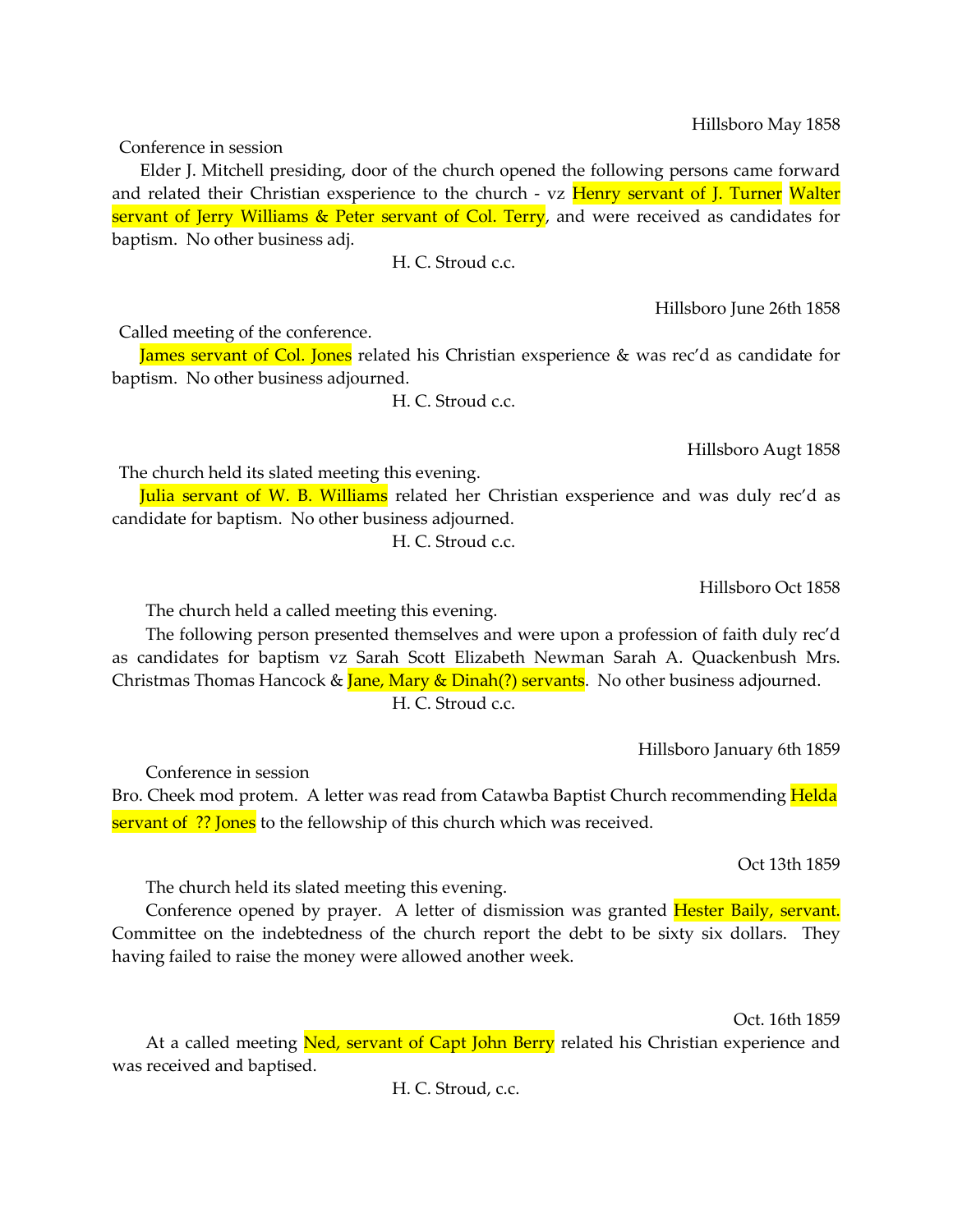March 1st 1860

The church held its slated meeting this evening

Conference opened by prayer. Minutes of former meeting read and approved. Doors of the church opened for the reception of members March; a servant of G. S. Leathers was received by letter. No other business adjourned.

H. C. Stroud, c.c.

May 3rd 1860

The church held its slated meeting

Minutes of former meeting read and approved Door of the church opened for the reception of members whereupon Sisters V. Fuller and Mary P. Gattis presented letters of dismission from others to join this church and were unanimously received into the fellowship of the same. Mrs. Pleasant also came forward and related her Christian experience and was received as a candidate for baptism and also **Sarah servant girl of H. Whitehead**, was rec'd as a candidate for baptism. Daniel was appointed assistant sexton with a sallery of <u>equal</u> per month. No other business adjourned.

H. C. Stroud, c.c.

Thursday before the 1st Sunday in July 1860

The church held its slated meeting this evening Prayer by Bro. Jones. Minutes of former meeting read and approved. Doors of the church opened for the reception of members whereupon **Emily servant of Dr. James Cain**, came as a candidate for baptism.

Called meeting Sunday following Servant of Mrs. Nash was received and baptised. H. C. Stroud, c.c.

March 2nd 1861

The church held its slated meeting this evening

Prayer by moderator Minutes of former meeting read and approved Business taken up in order Doors of the church opened for the reception of members Peggy, the servant of Dr. E. **Strudwick,** came forward and was received by letter.

Membership List: The following list of African American members was handwritten in the back of a Red Journal that contained the minutes of church conferences. It contains the first and last names of these members and the date they were received by letter (transfer of membership from another Baptist church) or baptized. The spelling and abbreviations remain as found in the original text.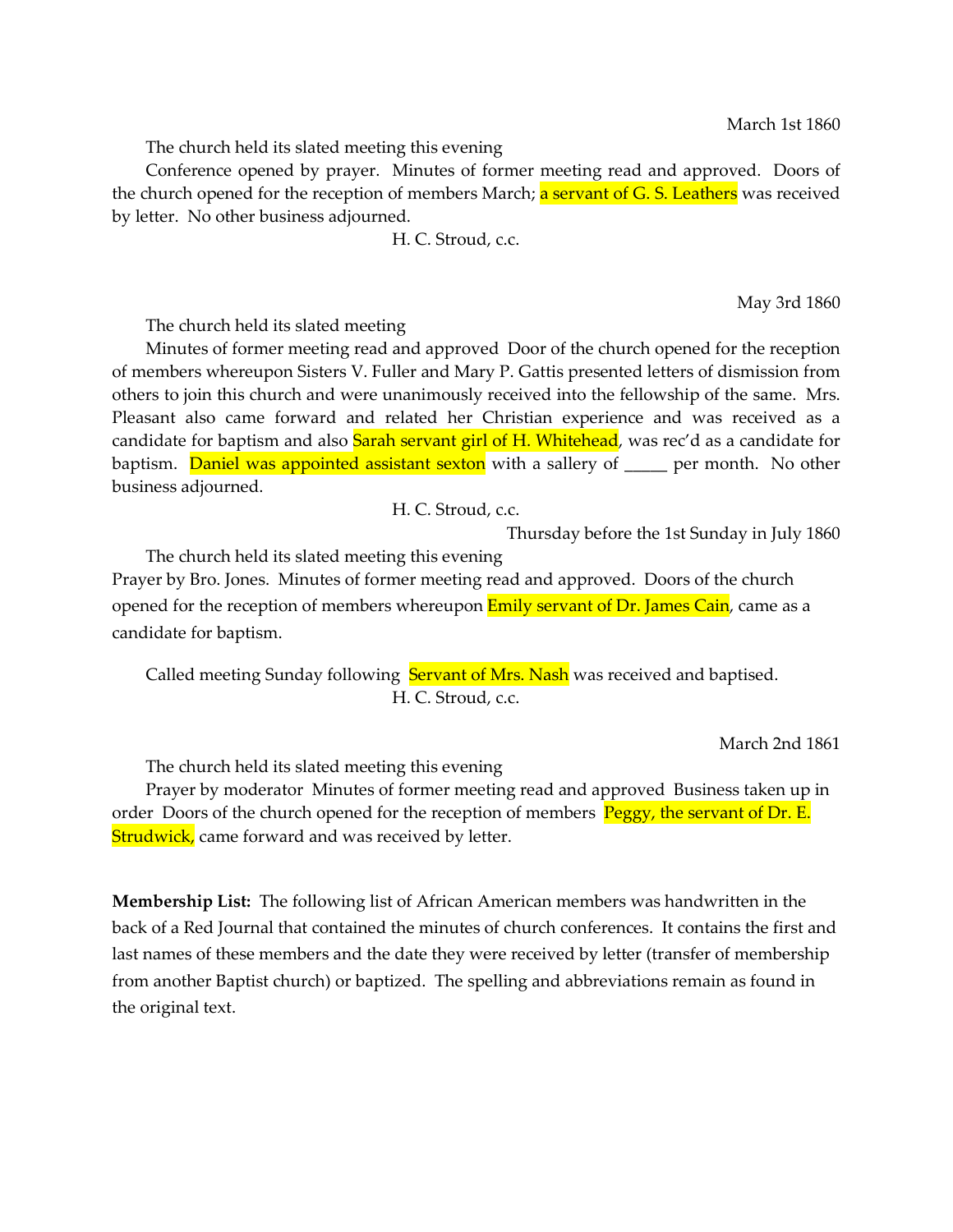| London Moon            |                |                | Recd by letter April 3rd |                  |                               |                         |                |                  | 1856 |
|------------------------|----------------|----------------|--------------------------|------------------|-------------------------------|-------------------------|----------------|------------------|------|
| Amos Strudwick         | $\prime\prime$ |                | baptism May 15th         |                  |                               |                         |                |                  | 1856 |
| <b>Taff Strudwick</b>  | $\prime$       | $\mathbf{u}$   | $\mathbf{u}$             | $\overline{u}$   | $\prime$                      |                         |                |                  | 1856 |
| James Jones            | $\prime\prime$ | $\prime\prime$ | $\prime$                 | $\prime\prime$   | $\prime\prime$<br><b>Diss</b> |                         |                |                  | 1856 |
| Nancy Whitted*         | $\prime\prime$ | $\mu$          | letter July 3rd          |                  |                               | (Expld Jany 1859)       |                |                  | 1856 |
| <b>Edith Black</b>     | $\prime$       | $\prime\prime$ | $\prime\prime$           | Augst 5th        |                               | <b>Diss</b>             |                |                  | 1856 |
| Polly Whitted          | $\prime$       | $\prime$       | $\prime\prime$           | $\mathbf{u}$     |                               |                         |                |                  | 1856 |
| Peggy Jones            | $\prime\prime$ | $\prime$       | $\mathbf{u}$             | $\prime$         | $\prime$                      |                         |                |                  | 1856 |
| Harriet Graham         | $\prime\prime$ | $\prime$       | $\prime\prime$           | $\prime$         | $\prime\prime$                | Diss by letter          |                |                  | 1856 |
| Ada Hill               | $\prime\prime$ | $\prime\prime$ | $\mathbf{u}$             | $\prime$         | $\prime$                      |                         | Dead           |                  | 1856 |
| Judith Webb            | $\prime$       | $\overline{u}$ | $\prime$                 | $\prime$         | $\mathbf{u}$                  |                         |                |                  | 1856 |
| Nancy Fuher            | $\prime\prime$ | $\prime\prime$ | $\prime\prime$           | $\prime$         | $\prime\prime$                |                         |                |                  | 1856 |
| Nancy Whitted*         | $\prime$       | $\prime$       | $\prime\prime$           | $\prime$         | $\prime$                      |                         |                |                  | 1856 |
| Sally Whitted          | $\prime$       | $\prime$       | $\mathbf{u}$             | $\prime$         | $\mathbf{u}$                  |                         | Dead           |                  | 1856 |
| Mary Turner            | $\prime$       | $\prime$       | $\prime\prime$           | $\prime$         | $\prime$                      |                         |                |                  | 1856 |
| Mary Palmer            | $\prime$       | $\mathbf{u}$   | $\prime$                 | $\mathbf{u}$     | $\mathbf{u}$                  |                         |                |                  | 1856 |
| Peggy Strudwick*       | $\prime$       | $\prime\prime$ | $\prime$                 | $\boldsymbol{u}$ | $\prime$                      |                         |                |                  | 1856 |
| Judith Norwood         | $\prime\prime$ | $\prime\prime$ | $\mathbf{u}$             | $\prime$         | $\prime$                      |                         |                |                  | 1856 |
| Milly Turner           | $\prime\prime$ | $\prime$       | $\prime\prime$           | $\prime$         | $\prime$                      |                         |                |                  | 1856 |
| Moriah Whitted         | $\prime$       | $\prime$       | $\prime\prime$           | $\prime$         | $\prime$                      | Diss by letter          |                |                  | 1856 |
| Mars Whitted           | $\prime\prime$ | $\prime$       | $\mathbf{u}$             | $\prime$         | $\prime$                      |                         |                |                  | 1856 |
| James Thompson         | $\prime\prime$ | $\prime$       | $\prime\prime$           | $\prime$         | $\prime$                      |                         |                |                  | 1856 |
| <b>Hester Baily</b>    | $\prime\prime$ | $\prime\prime$ | $\prime\prime$           | $\prime\prime$   |                               | Diss by letter Oct 13th |                |                  | 1856 |
| Anna Nash              | $\prime$       | $\prime\prime$ | $\mathbf{u}$             | $\prime$         | $\prime\prime$                | $\prime$<br>"           | $\prime\prime$ | 15 <sup>th</sup> | 1856 |
| Martha Norwood         | $\prime\prime$ | $\prime\prime$ | baptism Nov              |                  |                               |                         |                |                  | 1856 |
| Henry Turner           | $\prime\prime$ | $\prime$       | "                        | May              |                               |                         |                |                  | 1858 |
| <b>Walter Williams</b> | $\prime$       | $\prime\prime$ | $\prime\prime$           | $\mu$            |                               |                         |                |                  | 1858 |
| Peter Jones            | $\prime\prime$ | $\prime$       | $\prime\prime$           | $\prime\prime$   |                               |                         |                |                  | 1858 |
| Julia Williams         | $\prime\prime$ | $\prime\prime$ | $\prime\prime$           |                  | Augt                          |                         |                |                  | 1858 |
| Jane Jones             | $\prime\prime$ | $\prime\prime$ | $\prime\prime$           |                  | Oct 23rd                      |                         |                |                  | 1858 |
| Mary Thompson          | $\prime\prime$ | $\prime\prime$ | $\prime\prime$           | $\prime\prime$   | $\prime\prime$                |                         | Dead           |                  | 1858 |
| Dinah Webb             | $\prime\prime$ | $\prime\prime$ | $\prime\prime$           | $\mathbf{u}$     | $\prime\prime$                |                         | Dead           |                  | 1858 |
| <b>Hetty Jones</b>     | $\prime\prime$ | $\prime\prime$ | letter Jan               |                  |                               |                         |                |                  | 1859 |
| Franklin Berry         | $\prime\prime$ | $\prime\prime$ | baptism June             |                  |                               |                         |                |                  | 1859 |
| Ned Berry              | $\prime\prime$ | $\prime\prime$ | $\prime\prime$           | Oct              |                               |                         |                |                  | 1860 |
| Lewis Jinkins          | $\prime\prime$ | $\prime\prime$ | $\prime\prime$           | Jany             |                               |                         |                |                  | 1860 |

## List of Colored Members belonging to the Hillsboro Baptist Church